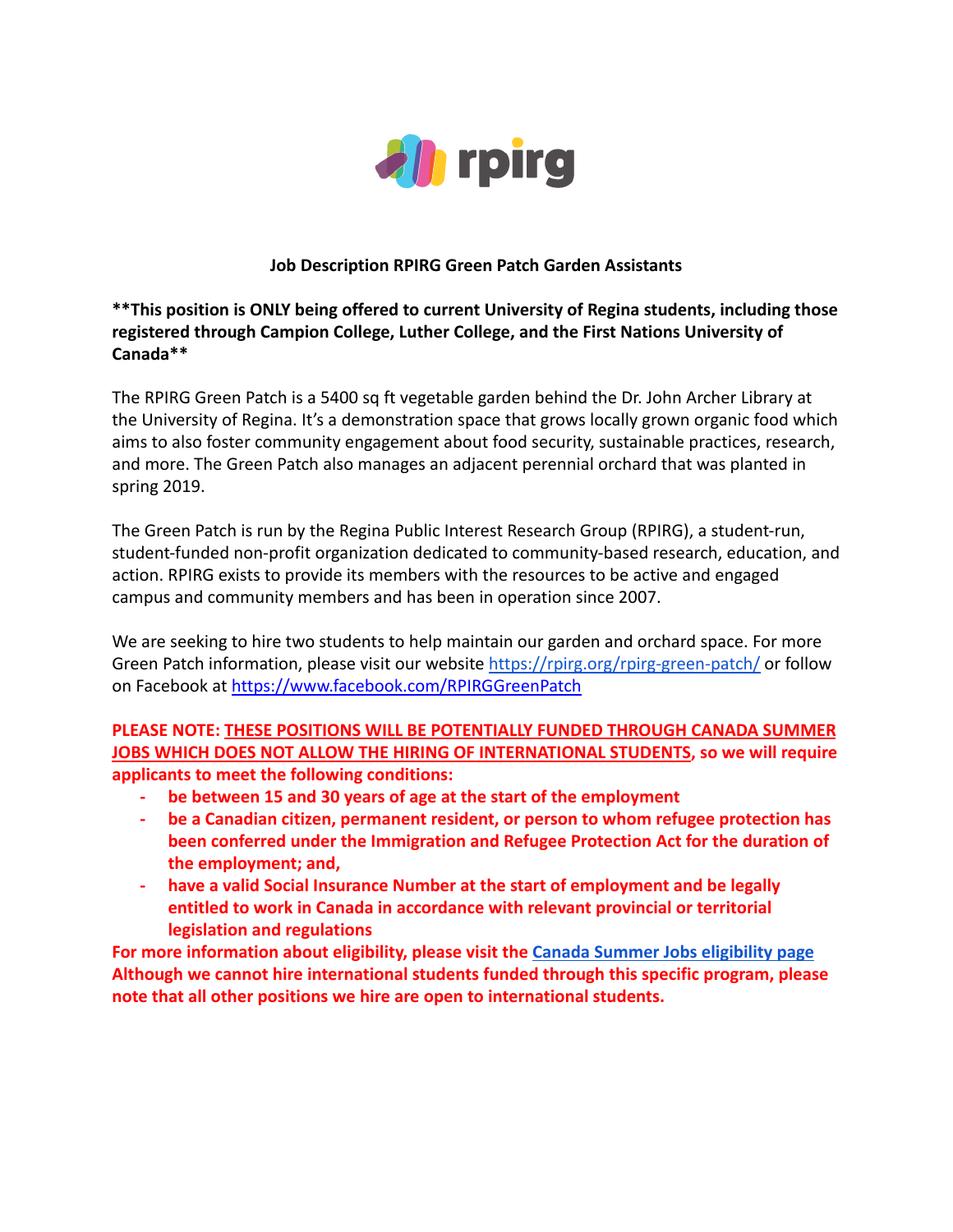## *Responsibilities*

- Working as a team with other garden assistants and under the direction of the Green Patch Coordinator, assist in maintaining garden and orchard, including weeding, watering, other general clean up and maintenance, and attention to specific plant care
- Document work for end of season report
- Support other Green Patch and orchard activities (ex. being part of produce pickup days, garden tours, tabling at events)
- Assist with supervision and training of volunteers
- Adhere to all RPIRG and University of Regina workplace safety requirements (COVID-19 precautions, proper lifting, managing materials, etc.)

# *Knowledge/awareness (ideal but not required)*

- introductory level of garden and/or yard maintenance
- knowledge of prairie perennial plants and weeds an asset
- Interest in social justice issues and community engagement an asset

## *Skills/Abilities*

- Researching plant care, updating archives
- Microsoft office and google applications word, docs, excel, sheets, etc.
- Ability to work with minimal supervision on a small team
- Strong team communication skills and asset
- **This position requires a considerable amount of physical labour not necessarily heavy lifting, but lots of bending, squatting, handling produce, and more. The Green Patch and campus orchard beds are not currently accessible to most wheelchair or other mobility devices.**

### *Other*

- successful applicant must be able to travel to campus
- For administrative work, the successful applicants can work in the RPIRG office or remotely. This will be negotiated during hiring.

RPIRG does not expect a successful candidate to have strong levels of experience in all of the above listed skills, and will provide any needed training and support to the candidate we feel is the best fit.

**RPIRG actively encourages and prioritizes applications from people who self-identify as being part of groups, communities, or having identities that experience barriers to equity. Self-identified equity-seeking candidates who meet the core skill and ability requirements for this position will be prioritized for hiring.**

**Contract Period:** 8 weeks starting between May 16-18, 2022. There is potential for an extension for up to 4 more weeks, subject to Canada Summer Jobs grant funding.

**Hours of Work:** 30 hours per week. Hours are flexible and recognize that weather can impact work on a given day/week.